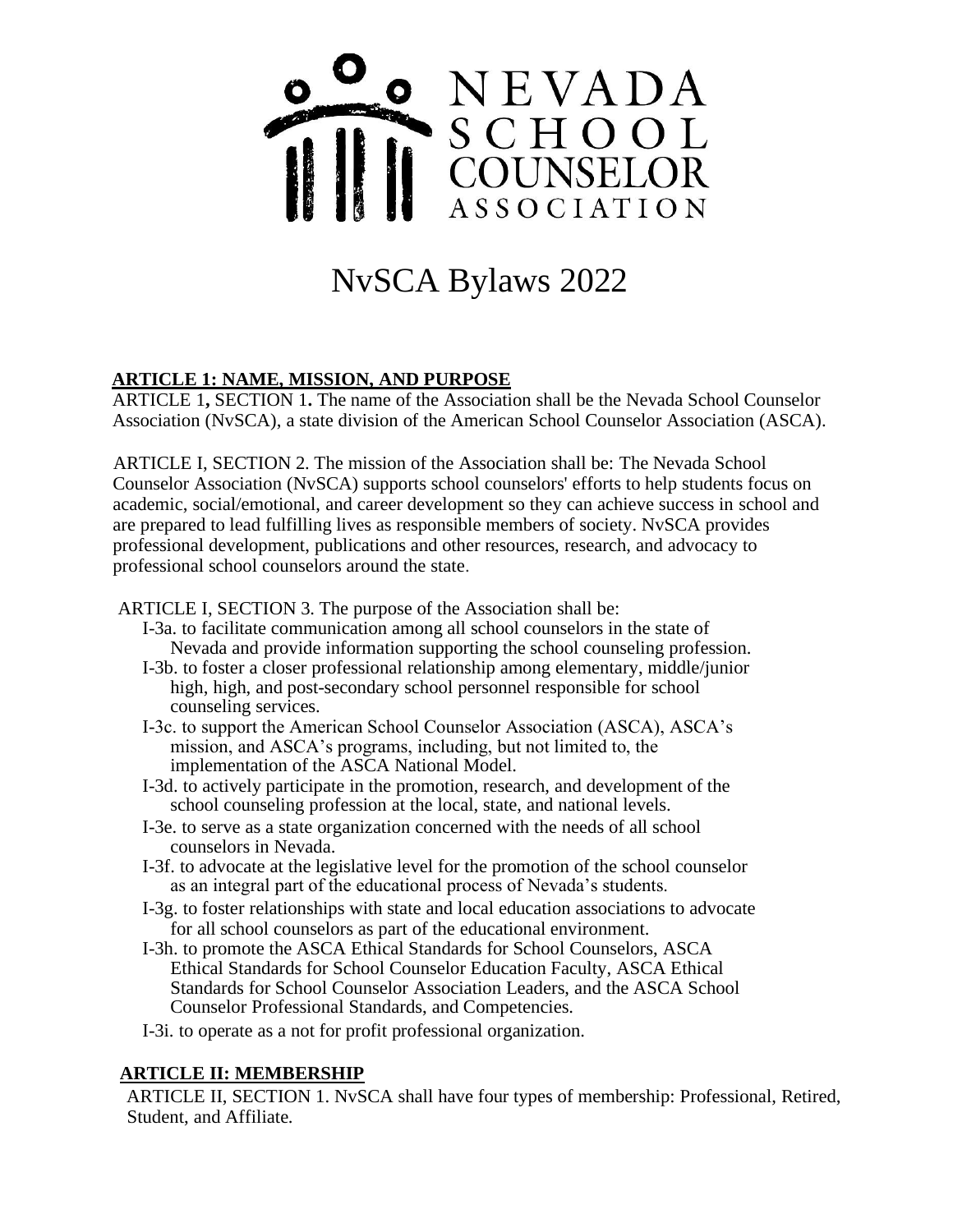ARTICLE II, SECTION 2. Requirements of Membership. To qualify for one of the four types of membership, an individual shall meet the following requirements for the membership being sought:

- II-2a. Professional Membership. Professional members must hold a master's degree or higher in counseling or a related field and meet one or more of the following requirements: be credentialed as a school counselor by a state, district or territory of the United States; be employed as a school counselor or supervisor of school counselors; or be employed as a counselor educator in a post-secondary institution.
- II-2b. Retired Membership. Professional members in retirement are eligible for retired membership.
- II-2c. Student Membership. Student members enrolled part or full time in a master's degree school counseling program and are not employed full-time as a school counselor are eligible for Student membership.
- II-2d. Affiliate Membership. Individuals interested in school counseling, not eligible for another type of membership, are eligible for Affiliate membership.

ARTICLE II, SECTION 3. Dues. Dues for all categories of membership shall be established in accordance with NvSCA policies and procedures that address Membership.

ARTICLE II, SECTION 4. Rights and Privileges. All members shall receive the rights and privileges accorded their membership categories as set forth in NvSCA policies and procedures that address Membership.

ARTICLE II, SECTION 5. Nondiscrimination. The Nevada School Counselor Association does not knowingly engage in or support activities that discriminate on any basis as addressed in federal guidelines and the ASCA Ethical Standards for School Counselors.

ARTICLE II, SECTION 6. Severance of Membership. Association members may be dropped from membership for: nonpayment of dues; revocation of license, credential, or certification; violation of NvSCA Bylaws; failure to adhere to membership policies and procedures established by NvSCA, or violation of the ASCA Ethical Standards for School Counselors.

# **ARTICLE III: NVSCA OFFICERS AND BOARD OF DIRECTORS**

ARTICLE III, SECTION 1. Officers. The officers of NvSCA shall be the Chief Governance Officer (Chair of the Board), Assistant Chief Governance Officer (Assistant Chair of the Board), Secretary, and Treasurer.

ARTICLE III, SECTION 2: Powers and Functions of the Board of Directors.

- III-2a. The Board of Directors shall conduct the governance of NvSCA but shall not take any action contrary to Bylaws adopted by NvSCA members.
- III-2b. The Board of Directors shall create policies and procedures to carry out the mission of NvSCA.

#### ARTICLE III, SECTION 3: Board of Directors.

- III-3a. The voting members of the Board of Directors shall consist of nine at-large Directors.
- III-3b. The Chair of the Board shall be an elected Director on the Board of Directors who is selected by the members of the Board of Directors to serve a one-year term as the Chair of the Board, in accordance with policies and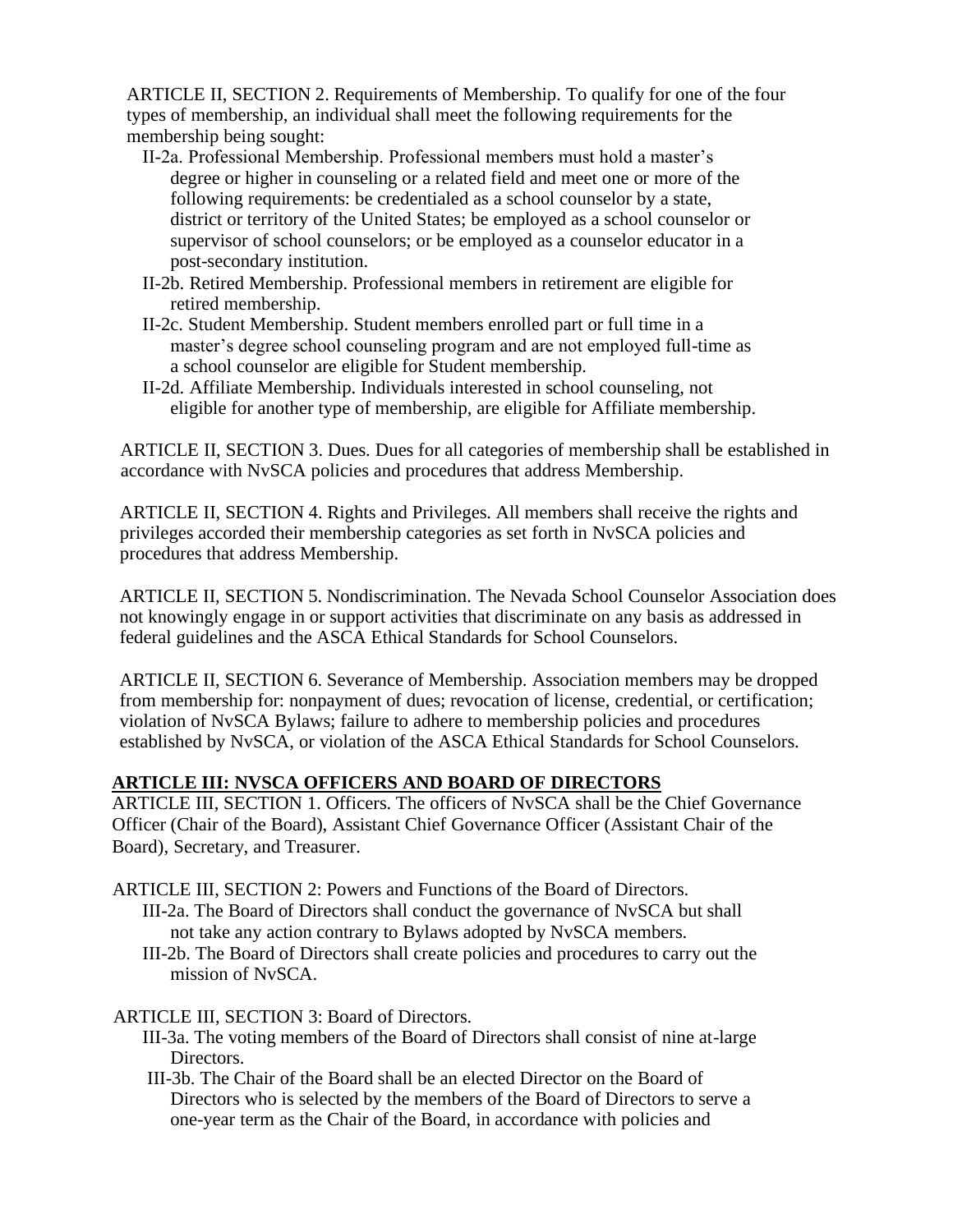procedures that address Governance.

- III-3c. The Assistant Chair of the Board shall be an elected Director on the Board of Directors who is selected by the members of the Board of Directors to serve a one-year term to assist the Chair of the Board and to serve as the Chair of the Board in the Chair's absence, in accordance with policies and procedures that address Governance.
- III-3d. The Secretary of the Board shall be an elected Director on the Board of Directors who is selected by the members of the Board of Directors to serve a one-year term in accordance with policies and procedures that address Governance.
- III-3e. The Treasurer of the Board shall be an elected Director on the Board of Directors who is selected by the members of the Board of Directors to serve a two-year term in accordance with policies and procedures that address Governance and Finance.
- III-3f. At-large Directors shall be elected by the NvSCA Professional, Retired, and Student members held in accordance with NvSCA policies and procedures that address Governance and Nominations and Elections.
- III-3g. Three Directors shall be elected by the NvSCA Professional, Retired, and Student members held in accordance with NvSCA policies and procedures that address Governance and Nominations and Elections.
- III-3h. Directors shall not serve more than two terms consecutively on the Board of Directors.
- III-3i. The term of office for any elected Director shall coincide with the Fiscal Year of NvSCA.
- III-3j. Directors must be employed full-time for at least three years in Nevada as a school counselor, supervisor of school counselors, or counselor educator in a school counselor education program.
- III-3k. Directors must hold a valid school counselor license issued by the Nevada Department of Education.
- III-3l. Directors must be NvSCA and ASCA Professional Members.
- III-3m. Directors and appointed representatives must adhere to the ASCA Ethical Standards for School Counselor Association Leaders, ASCA State School Counselor Association Policies and Procedures, and NvSCA policies & procedures.
- ARTICLE III, SECTION 4. Nominations and Elections of Board of Directors.
	- III-4a. Three Directors shall be elected annually through a general election by NvSCA members held in accordance with NvSCA policies and procedures that address Nominations and Elections.
	- III-4b. Candidates must be employed full-time for at least three years in Nevada as a school counselor, supervisor of school counselors, or counselor educator in a school counselor education program on the due date for the submission of candidate applications.
	- III-4c. Candidates must have been practicing school counselors for at least three years on the due date for the submission of candidate applications.
	- III-4d. Candidates must hold a valid school counselor license by the Nevada Department of Education on the due date for the submission of candidate applications.
	- III-4e. Candidates must be NvSCA Professional Members and must have been ASCA Professional Members for at least the one year immediately preceding the due date for the submission of candidate applications.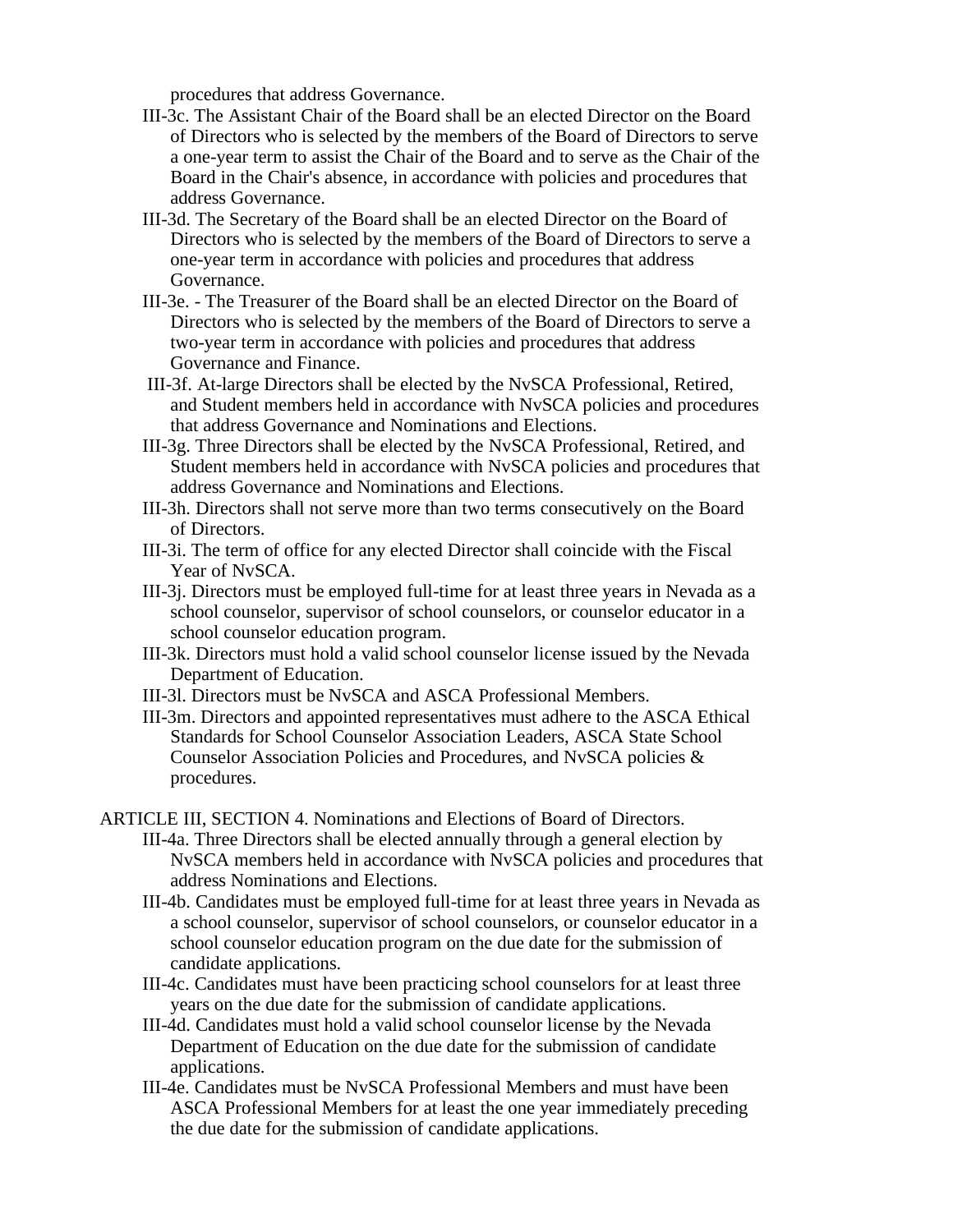- III-4f. Candidates for the Board of Directors shall meet additional qualifications required by NvSCA policies and procedures that address Nominations and Elections.
- III-4g. Candidates whose eligibility changes at any time during the election process must notify the Nominations and Elections Committee Chair.
- III-4h. The Nominations and Elections Committee shall conduct elections in accordance with NvSCA policies and procedures that address Nominations and Elections.
- III-4i. The Nominations and Elections Committee selects a slate of up to 12 eligible candidates and submits to the Board of Directors for approval.
- III-4j. Nominations and Elections guidelines shall be developed by the Nominations and Elections Committee and approved by the Board of Directors.
- III-4k. A violation of the Nomination and Election Policies shall subject candidates to possible invalidation of their eligibility as candidates. If a candidate is disqualified prior to an election, their name shall be removed from the ballot. If a candidate is disqualified during an election, the candidate with the next highest number of votes in the election shall be asked to serve in the vacant position. If none of the candidates agrees to serve, the Board of Directors shall fill the vacancy by appointment.
- III-4l. If any elected candidate should be unable to assume office by the beginning of NvSCA's Fiscal Year, the candidate with the next highest number of votes in the election shall be asked to serve in the vacant position. If none of the candidates agrees to serve, the Board of Directors shall fill the vacancy by appointment.

#### ARTICLE III, SECTION 5. Meetings.

- III-5a. The Board of Directors shall meet at least quarterly, during the annual meeting, and at such other times as directed. Additional meetings may be called by the Chair of the Board or by simple majority vote of the Board. Meetings may be held in person, virtually, or through another platform designated by the Board of Directors.
- III-5b. Two-thirds of the members of the Board of Directors must be present to constitute a quorum.
- III-5c. Each member of the Board of Directors shall be entitled to one vote and must be in attendance to vote. Decisions of the Board of Directors shall be made by a simple majority vote except in cases involving issues that require a greater majority, as defined in NvSCA Bylaws and policies and procedures that address Governance.
- III-5d. Board of Directors members are required to attend all Board of Directors meetings and other functions in accordance with NvSCA policies and procedures that address Governance.

#### ARTICLE III, SECTION 6. Vacancies.

- III-6a. In the event of a vacancy in the office of Chair of the Board, the Assistant Chair of the Board assumes the office of Chair of the Board.
- III-6b. In the event of a vacancy in the office of the Assistant Chair of the Board, the Board of Directors shall select an Assistant Chair of the Board to fill the unexpired term.
- III-6c. In the event of a vacancy in an office of a Director, the Board of Directors may fill the unexpired term, but is not required to fill the vacancy.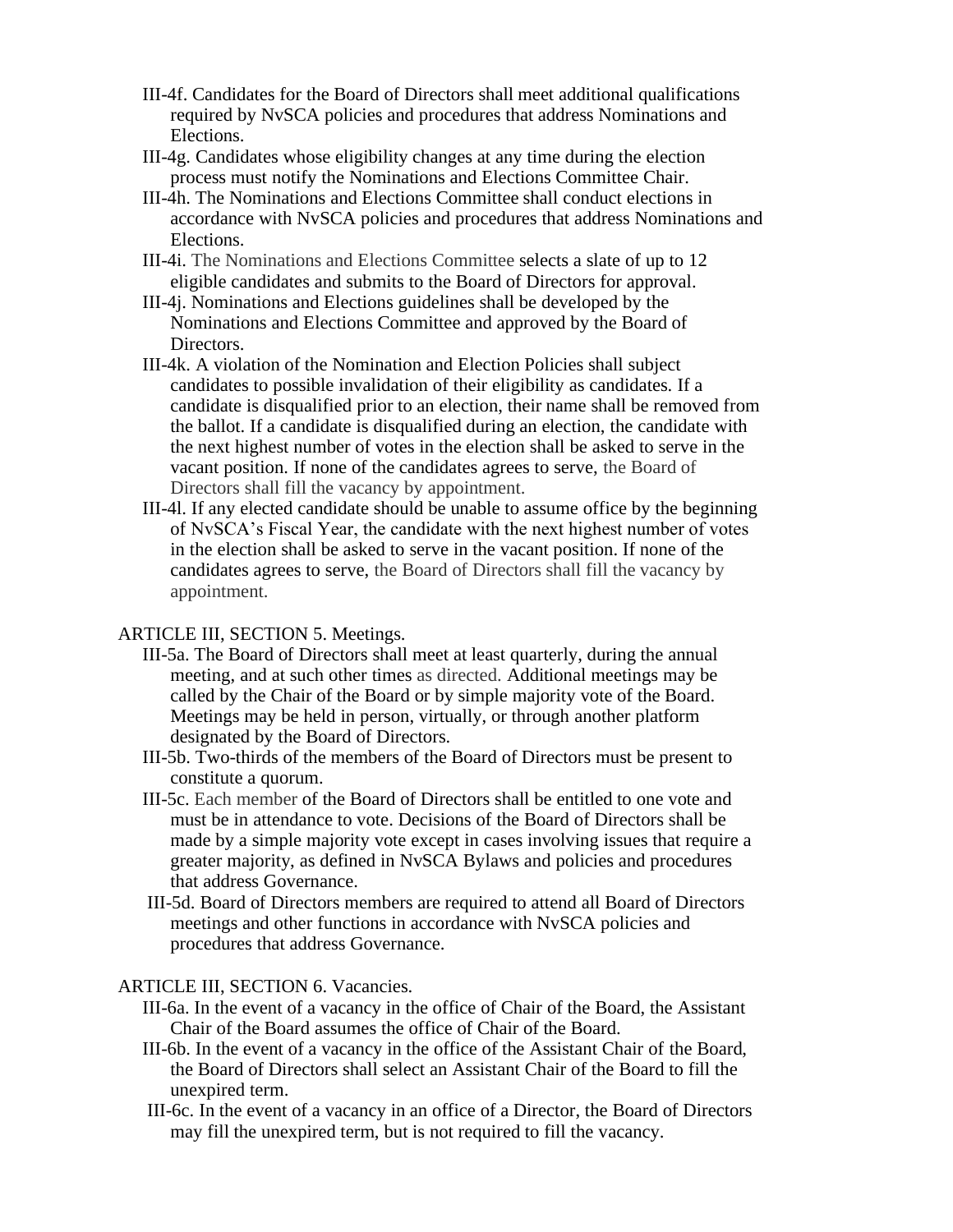III-6d. The Board of Directors shall have the authority to fill any vacancy by appointment for which there are no other provisions.

## ARTICLE III, SECTION 7. Removal from Office.

- III-7a. An elected officer or member of the Board of Directors may be removed from office, for cause, by a two-thirds majority vote of the Board of Directors. At the discretion of the Board of Directors, a due process committee may be appointed to review any charges and to make recommendations. This committee shall complete its assignment and submit a final report within 30 days after appointment.
- III-7b. A Director who becomes ineligible to serve on the Board shall be allowed three months to regain eligibility. If a Director is ineligible to serve on the Board for three months, the Director shall be asked to resign. Directors who know they cannot or will not regain eligibility within three months shall be asked to resign immediately upon becoming ineligible.

ARTICLE III, SECTION 8. Compensation and Reimbursement of Expenses.

- III-8a. Members of the NvSCA Board of Directors shall not receive any compensation for services, but their necessary expenses shall be paid in accordance with NvSCA policies and procedures that address Governance and Finance.
- III-8b. Members of the NvSCA Board of Directors shall not benefit financially or materially from their service on the Board of Directors, in accordance with NvSCA policies and procedures that address Governance and Conflicts of Interest.

# **ARTICLE IV: ADDITIONAL POSITIONS AND DUTIES**

ARTICLE IV, SECTION 1. Parliamentarian.

- IV-1a. The Board of Directors shall appoint or select a Parliamentarian to serve a one-year Term and as a non-voting position.
- IV-1b. A Parliamentarian shall perform appropriate duties as described in NvSCA's policies and procedures at board meetings and may be appointed for other official meetings.
- IV-1c. The Parliamentarian shall serve as a member of the NvSCA Bylaws Review Committee.

ARTICLE IV, SECTION 2. Additional Appointments. The Board of Directors may appoint other non-voting positions as needed.

# **ARTICLE V: OPERATIONAL STRUCTURE**

ARTICLE V, SECTION 1. Committees. Committees shall be formed, and committee chairpersons appointed by the Board of Directors to accomplish specific tasks within specific timeframes in accordance with NvSCA policies & procedures and at the request of the Board of Directors. If membership on a committee includes individuals who are not members of the Board of Directors, that committee shall function only as an advisory committee and shall not conduct any function reserved for the Board.

ARTICLE V, SECTION 2. Standing Committees. The standing committees shall be the Bylaws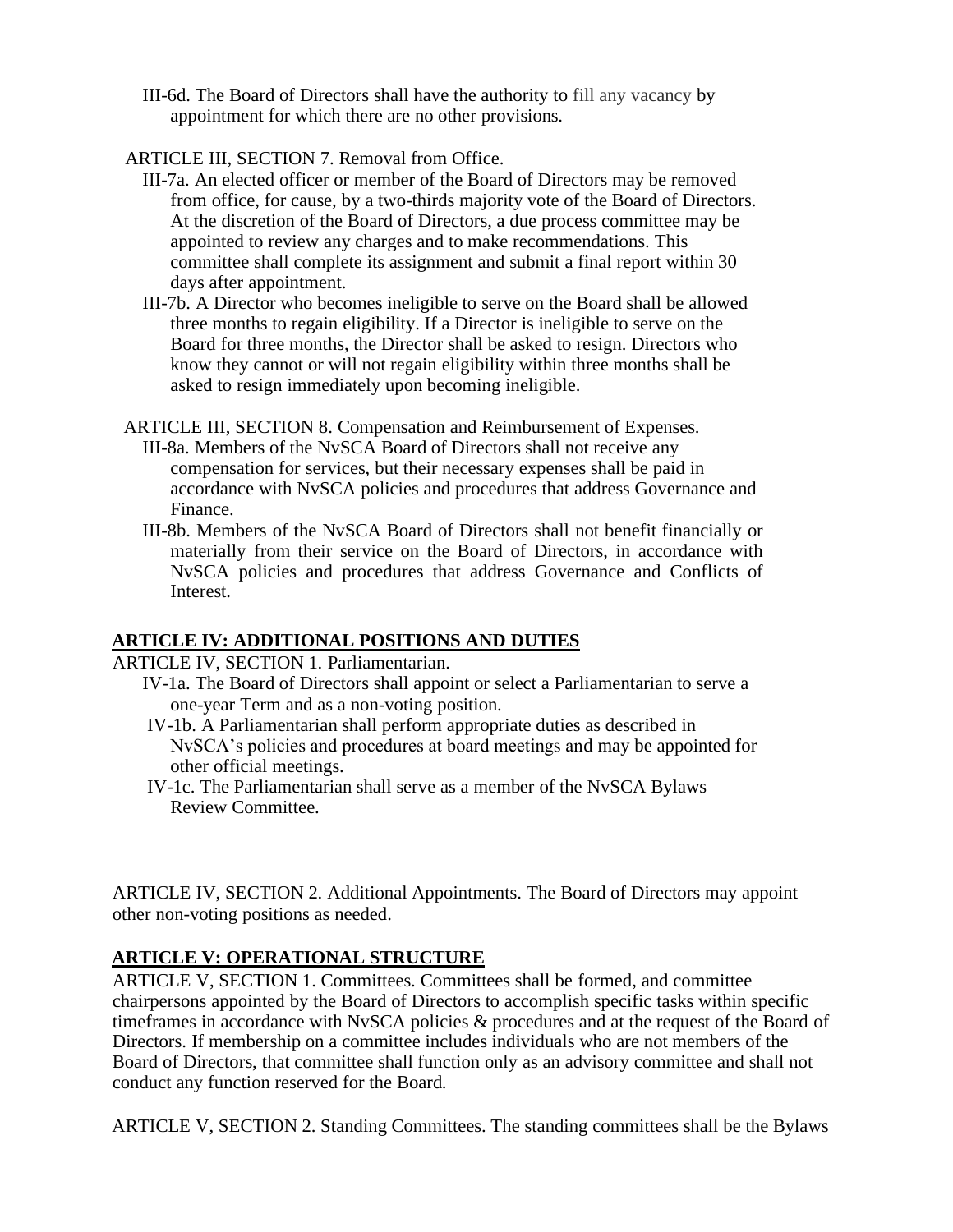Review Committee, the Nominations and Elections Committee, the Awards Committee, the Executive Committee, the Financial Committee, and the Professional Development Committee.

ARTICLE V, SECTION 3. Ad-hoc Committee(s). Ad-hoc committees may be created by the Board of Directors with the majority consent. These committees shall be created for a limited purpose and limited time.

#### **ARTICLE VI: BUSINESS AFFAIRS OF THE ASSOCIATION**

ARTICLE VI, SECTION 1. Fiscal Year. The fiscal year shall begin July 1 and end the following June 30.

ARTICLE VI, SECTION 2. Property of the Association. In the event the Association should be dissolved, none of its property shall be distributed to any of the members. Instead, all of its property shall be transferred to such organizations(s) as the Board of Directors shall determine to have purposes and activities most nearly consonant with those the Association provided, however, that such organization(s) shall be exempt under Section  $501(c)(3)$  of the Internal Revenue Code or corresponding provisions of the Internal Revenue Laws.

#### ARTICLE VI, SECTION 3. Annual Meeting.

- VI-3a. The annual meeting of the Association shall be held in conjunction with the NvSCA Conference or at a place designated by the Board of Directors. The meeting shall occur in person, virtually, or through another platform designated by the Board of Directors.
- VI-3b. Association members in good standing shall be notified 30 days in advance of the annual meeting.
- VI-3c. At any meeting of the general membership that is not in conjunction with the Annual Meeting, 50 Professional or Retired members of NvSCA in good standing and a majority of the Board of Directors members must be present to constitute a quorum.

#### **ARTICLE VII: INDEMNIFICATION**

ARTICLE VII, SECTION 1. The Association shall indemnify each member of the Board of Directors and each of its officers, as described in Article V for the defense of civil or criminal actions or proceedings as hereinafter provided and, notwithstanding any provision in these Bylaws, in a manner and to the extent permitted by applicable law.

ARTICLE VII, SECTION 2. The Association shall indemnify each of its directors and officers, as aforesaid, from and against any and all judgments, fines, amounts paid in settlement, and reasonable expenses, including attorney's fees, actually and necessarily incurred or imposed as a result of such action or proceedings, or an appeal therein, imposed upon or asserted against him or her by reason of being or having been such a director or officer and acting within the scope of his or her official duties, but only when the determination shall have been made judicially or in the manner hereinafter provided that he or she acted in good faith for the purpose which he or she reasonably believed to be in NvSCA's best interests and, in the case of criminal action or proceeding, in addition, had no reasonable cause to believe that his or her conduct was unlawful. This indemnification shall be made only if the Association shall be advised by its Board of Directors acting (1) by quorum consisting of Board of Directors members who are not parties to such section or proceedings upon a finding that, or (2) if a quorum under (1) is not obtainable with due diligence, upon the opinion in writing of independent legal counsel that, the Board of Directors or officer has met the foregoing applicable standard of conduct. If the undergoing determination is to be made by the Board of Directors, it may rely as to all questions of law on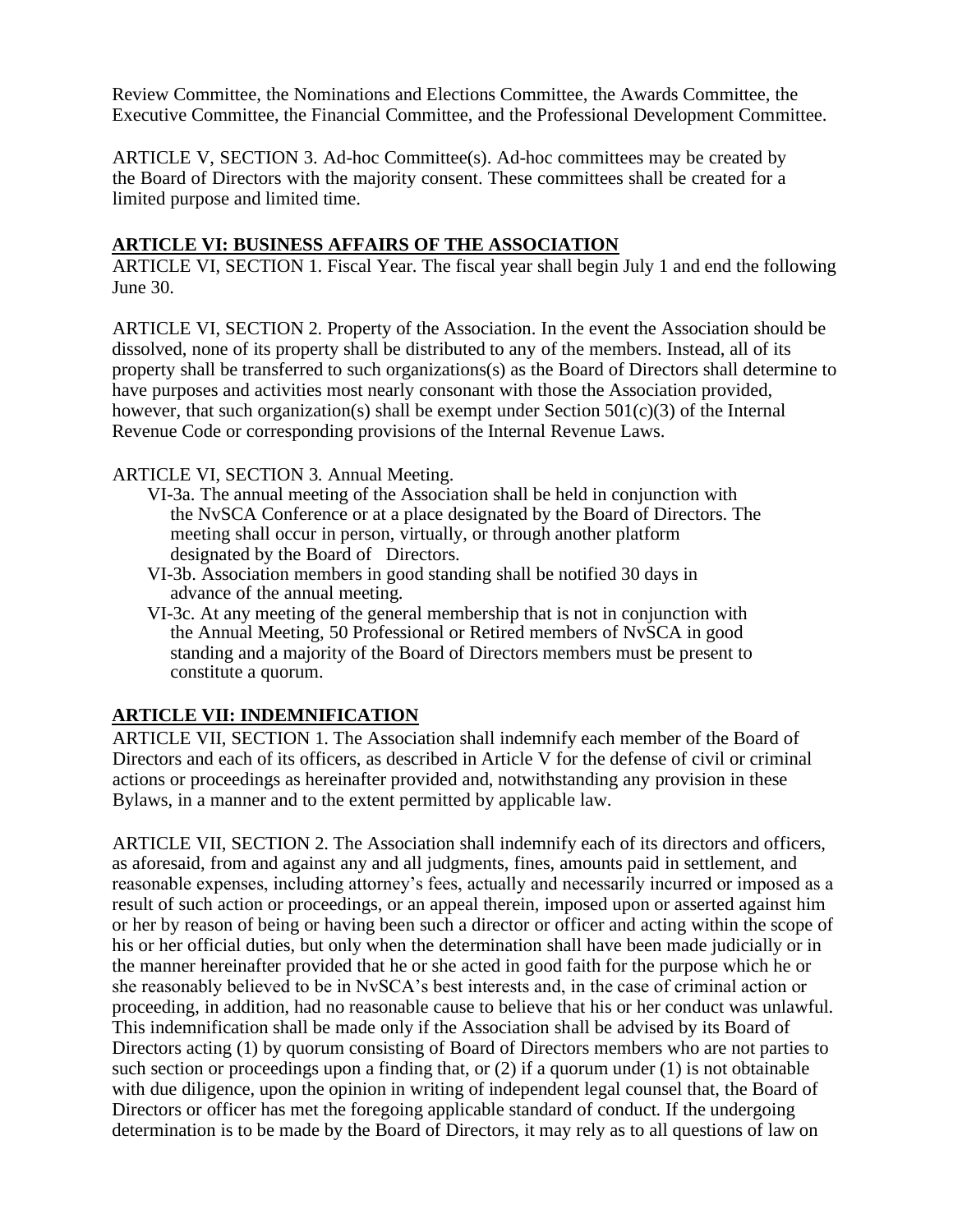the advice of independent legal counsel.

ARTICLE VII, SECTION 3. Every reference herein to a member of the Board of Directors or officer of the Association shall include every member and officer thereof or former member and officer thereof. This indemnification shall apply to all judgments, fines, amounts in settlement, and reasonable expenses described above whenever arising allowable as above stated. The right of indemnification herein provided shall be in addition to any and all rights to which any NvSCA member or officer might otherwise be entitled and the provisions hereof hall neither impair nor adversely affect such rights.

# **ARTICLE VIII: AMENDMENT OF BYLAWS**

ARTICLE VIII, SECTION 1. Amendment. These Bylaws may be amended by majority vote at the annual business meeting, majority vote at a general membership meeting as provided in this section.

- VIII-1a. An amendment shall be proposed by the Board of Directors or by petition over the signature of not less than 25 Professional or Retired members of NvSCA in good standing. Petitions for Bylaws amendment must be submitted to the Board of Directors at least 45 days prior to the presentation for vote where Bylaws revisions will be considered. All proposed Bylaws amendments shall be reviewed by the Bylaws Review Committee.
- VIII -1b. Copies of amendments proposed under the provision of the foregoing paragraph shall be distributed to the general membership not less than 15 days prior to the presentation for the vote where Bylaws revisions will be considered or, alternately, a ballot may be enclosed with the proposed amendments.
- VIII -1c. In the event the attendance at the annual meeting or general membership meeting does not constitute a quorum, Bylaws amendments may be approved by electronic ballot or other means approved by the Board of Directors. In such a case, amendments shall be approved by a majority of ballots or votes received.
- VIII -1d. Amendments originating during the annual meeting or a general membership meeting shall be discussed. If approved by the members in attendance at the annual meeting or a general membership meeting, amendments shall be submitted for electronic ballot or other means approved by the Board of Directors. Such proposed amendments shall be sent, no more than 90 days following the date of presentation, for a vote by current NvSCA Professional, Retired, and Students members. Such proposed amendments shall be referred forthwith to the Bylaws Review Committee whose written recommendation shall accompany any such ballot. Amendments originating during the annual meeting or general membership meeting shall be approved by a majority of ballots or votes received.
- VIII -1e. Bylaw amendments that affect Board service, such as terms or eligibility, shall not be applicable to Board members who are in office, newly elected or engaged in an election at the time the amendment is approved, unless the NvSCA membership explicitly approves applying the Bylaw amendments immediately.

ARTICLE VIII, SECTION 2. Publication. The Bylaws and the NvSCA policies & procedures shall be published in their entirety on the NvSCA website and shall be available to any member upon request.